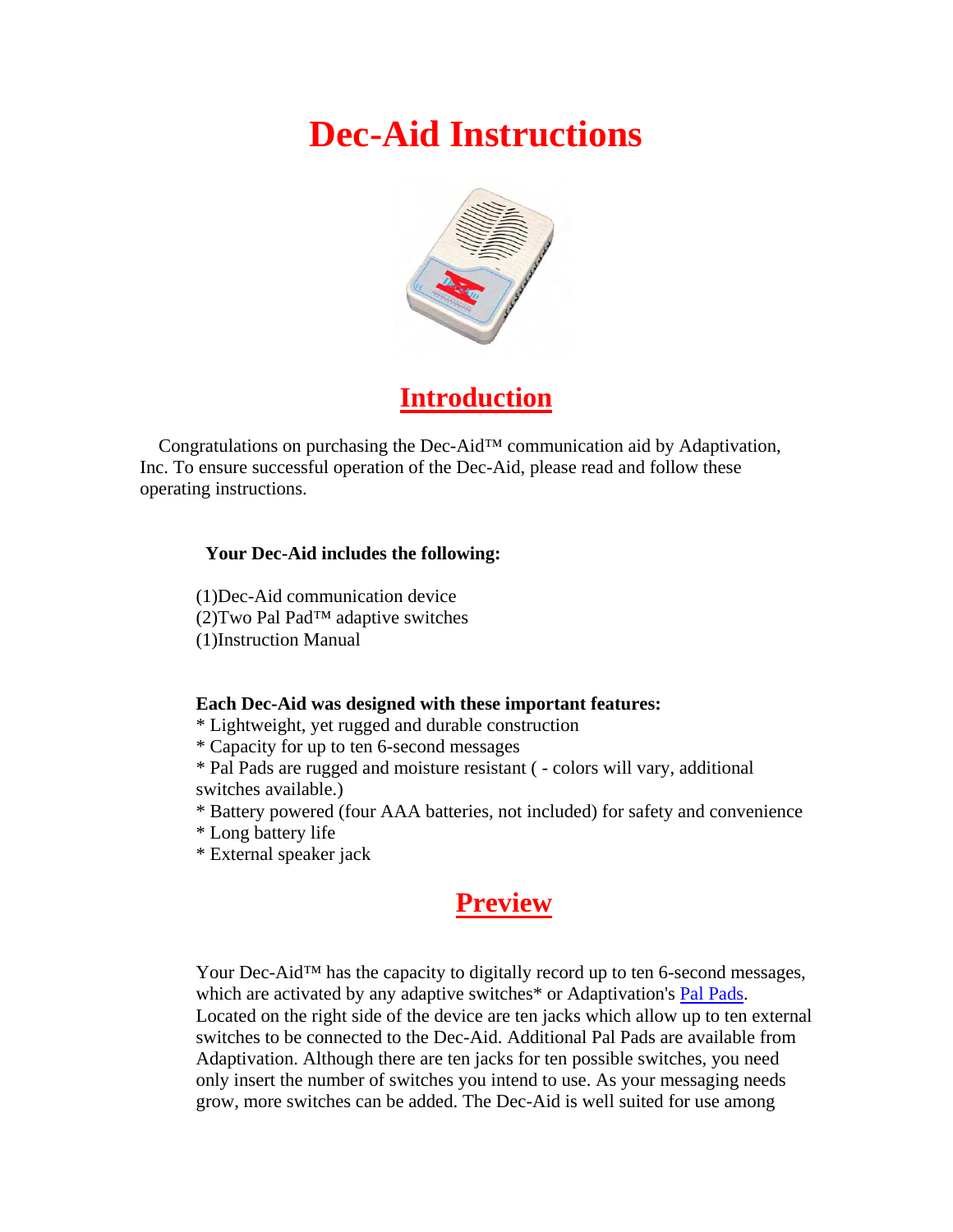multiple users. One person can use, for example, messages 1 through 5 and another can use messages 6 through 10. Or one person could use, say, messages 1, 2 and 3 for a morning activity, 4, 5 and 6 for an afternoon activity and 7, 8 and 9 for a social activity. Moving the Pal Pads around is easier than rerecording messages. An external speaker jack is provided on the top edge of the Dec-Aid for connection to an external speaker source.

### **\*The Dec-Aid is NOT compatible with Taction Pads**

# **Operating your Dec-Aid**

#### **Battery Installation**

1. Check to ensure that your Dec-Aid is turned off by rotating the VOLUME/POWER knob until the click is felt.

2. With the device lying face down, open the rear battery compartment cover by removing the single Phillips head screw.

3. Properly insert four AAA size batteries. (Inside the battery compartment are "+" and "-" symbols that indicate the proper polarities).

4. Replace the battery compartment cover and secure it with the single Phillips head screw (taking care not to overtighten).

#### **Adaptivation recommends using only Alkaline AAA batteries to ensure long battery life and consistent device operation.**

#### **Recording a message**

1. Plug a Pal Pad into jack number ONE and turn on the power by rotating the VOLUME/POWER knob to mid-position.

2. Slide the RECORD/PLAY switch on the end of the Dec-Aid to the REC position.

3. Press down on the Pal Pad and speak your message clearly, about 12 inches away, into the front of the Dec-Aid holding the switch until the message is finished. The message is automatically limited to a maximum of six seconds. 4. Upon releasing the Pal Pad, you should hear an automatic playback of the message verifying what you just recorded. If you do not hear the message, rerecord the message again, insuring you are in RECORD mode, the batteries are fresh and properly installed, and the volume is turned up.

5. When finished recording, slide the RECORD/PLAY switch to the PLAY position. Press and release the Pal Pad and your message will play back. 6. To record and play addition messages repeat steps 1 - 5 with additional Pal Pads or other adaptive switches plugged into other jacks.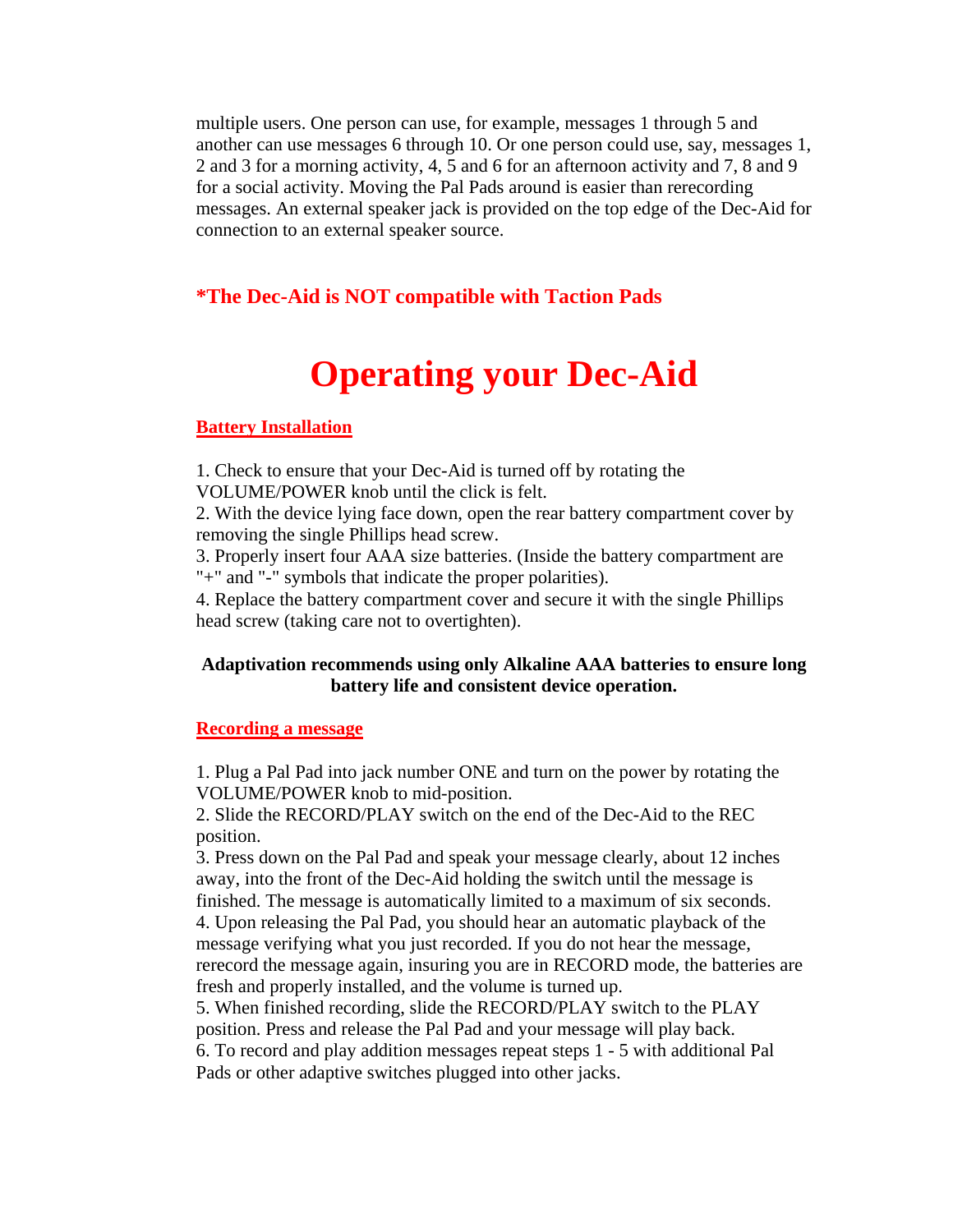#### **Basic Operation**

1. Mount your Dec-Aid and the Pal Pads as appropriate for your situation. The Dec-Aid's light weight, 10 oz. with batteries, makes it more convenient to mount it than other, heavier communication aids.

2. Insert the desired number of Pal Pads or other adaptive switches into jacks on the right side of the Dec-Aid.

3. Record the appropriate messages as directed in the "Recording a Message" section.

4. A message is activated by pressing on the appropriate Pal Pad.

5. Due to its low power consumption, the Dec-Aid can be left on for extended periods without worry about rapidly discharging the batteries. When inactive, the unit is sleeping and powers-up when a switch is pressed. With normal use, a set of four alkaline batteries will last about six months.

# **Troubleshooting**

## **Problem: When I record a message, all I hear upon releasing the Pal Pad is a clicking noise.**

**Solution:** Rerecord the message ensuring that while you are talking into the Dec-Aid you are pressing the Pal Pad. If you inadvertently bump the Pal Pad while in Record mode the Dec-Aid will record sound for a split second which sounds like a clicking noise when you play it back.

## **Problem: My Dec-Aid seems to have quit working. It makes no noise when turned on and a Pal Pad is pressed.**

**Solution:** Check the condition of the batteries. They may be too weak to function or may be improperly installed. Check to ensure the volume is turned up.

-Turn the Dec-Aid off, completely remove the batteries and wait 20 seconds before reinstalling them. Turn the Dec-Aid on and try recording and playing back a message again.

-Try plugging the Pal Pad into a different jack.

- Try another Pal Pad or other adaptive switch.

-If none of these work, the Dec- Aid may need servicing. Contact Adaptivation for further assistance.

### **Problem: When the messages play back, they seem to be very distorted.**